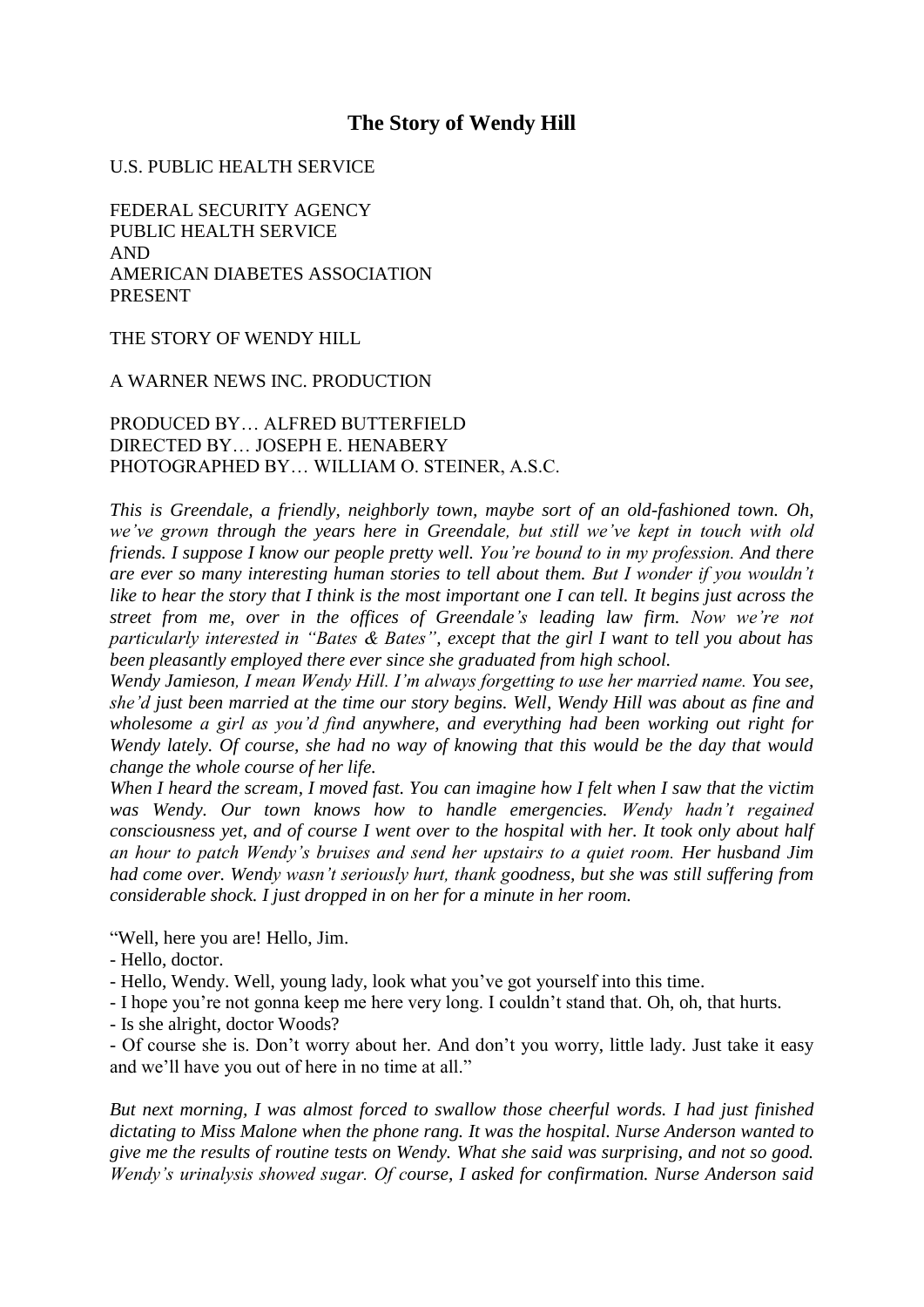*she'd make a blood sugar test immediately. Sugar. That points straight at diabetes. It might be a false alarm, but still, I thought I'd get in touch with Jim.*

"Miss Malone, would you see if you can get Mr. Hill on the phone right away?

- Yes, doctor.
- Thanks.

- I have Mr. Hill, doctor Woods.

- Thanks. Hello, Jim. Say, Jim, I wondered if you could knock off for just half an hour or so and come over to my office. No, nothing to get upset about. No, I'd rather talk to you here. Fine, Jim. No, don't rush; just come as soon as you can. Oh, and Jim. Do you think you could stop by home and bring your service discharge papers with you? Fine, thanks. Goodbye."

*While Jim was on his way to my office, Nurse Anderson over at the hospital was starting Wendy's blood sugar test.*

"Well, Mr. Hill, the doctor is expecting you. Come in.

- Hello, Jim.
- Hello, doctor Woods.
- Glad to see you. Sit down.
- Has something gone wrong with Wendy?

- Well… Just a second, Jim, I'll be right with you. Hello? Yes. Yes, Miss Anderson. 2.75. Yes, I guess that's it. Much obliged.

Now, Jim, I don't want you to be alarmed. This has nothing to do with Wendy's injuries, thank goodness. But a routine urinalysis showed sugar in the urine, and that's a tell-tale sign of diabetes.

- Diabetes? Wendy? It's impossible. Couldn't they have gotten it wrong?

- That's why I had a blood sugar test made for confirmation. That was the hospital on the phone just now.

- Are you gonna tell Wendy?

- Well, of course. She has to know. She has to cooperate with us.

- You know, I… I just can't believe this about Wendy. She seems so well, good appetite, plenty of pep and all.

- Well, then you can thank your lucky stars she was knocked down by that truck yesterday.

- I don't get it.

- Well, if it hadn't been for that accident, I don't think she'd have had a urinalysis for months. You look okay, Jim.

- Sure!

- Did you bring your service discharge papers with you?

- Yes, here they are.
- Thanks. That's good.

- As a matter of fact, I just took out some new insurance last week, passed the exam just fine.

- And that's even better. We'll drop in on Wendy right now."

"Hello, sweetheart.

- Hello, darling.

- Jim. Something's wrong. I can tell by the look on your face. What is it, doctor?

- Well, we made routine tests of your urine and blood here in the hospital. And both tests show sugar.

- Sugar? What… But that means…

- Yes, diabetes.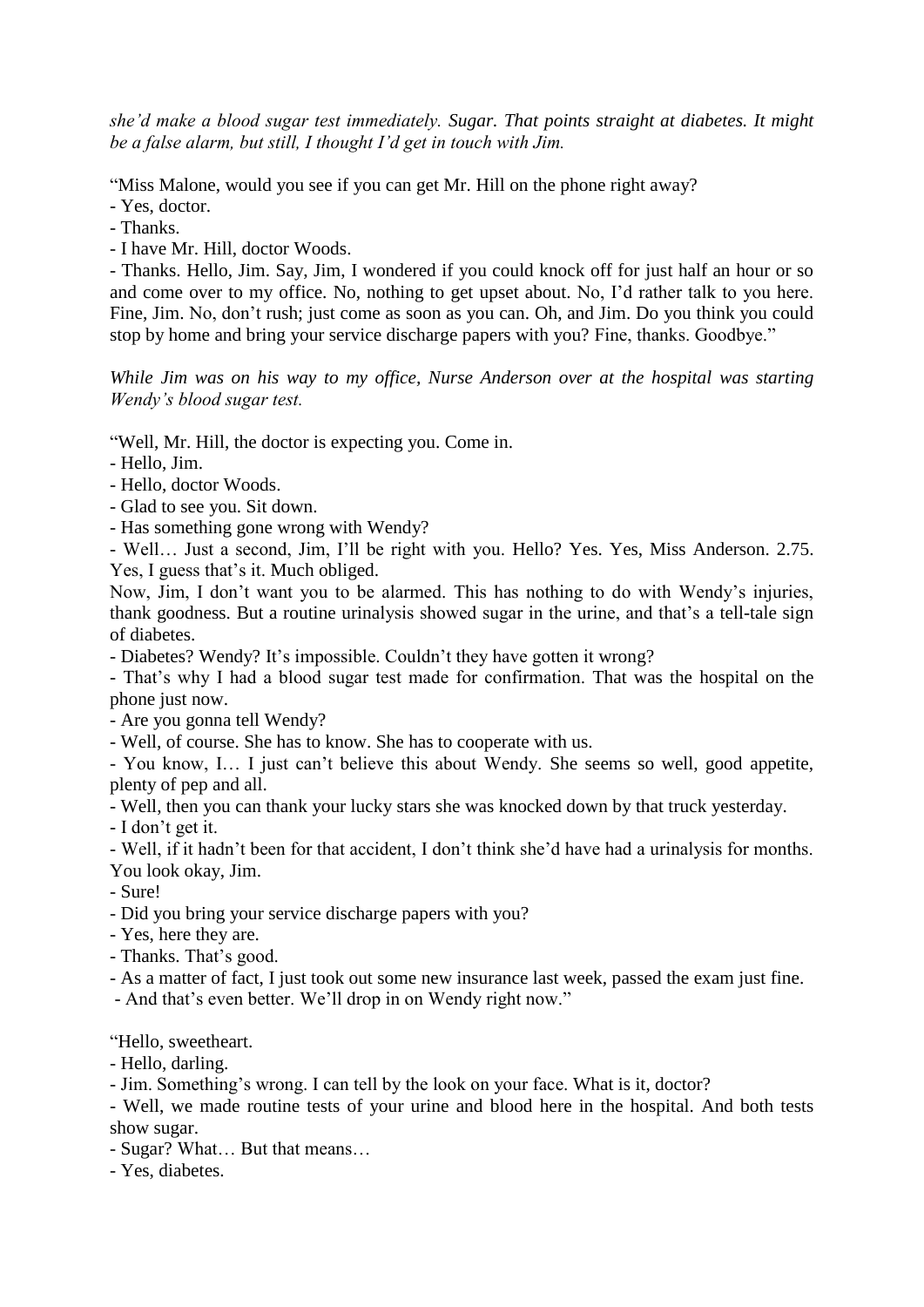- Oh, Jim!

- Now, there, dear.

- Oh, Jim, what are we going to do? I wish we'd never been married.

- Wait a minute, Wendy. I thought you were a sensible girl.

- Doctor, what you don't understand… We wanted children. I know what diabetes means, I know a girl who has it. They told her that… Well, they said she can never have a baby.

- Listen to me, Wendy. You and Jim certainly can have children. The chance of diabetes affecting your children is small. We won't worry about it now.

- Well, I… But I'm still so afraid that…

- Look here. It's a fact that heredity is important in diabetes. Children in diabetic families have a far better chance of winding up with the disease than those in families without it. But the chance is well worth running, unless both parents have the disease. Now, as for you, we know about it soon enough to bring you under good control. You can live in comfort and security, and you certainly can have children, if you cooperate in your treatment.

- I'll try… Oh, my arm hurts.

- Of course, it hurts. But you know, Wendy, that accident was probably the luckiest thing that ever happened to you."

\*

*Strange how surprised I'd been to find diabetes in Wendy. Hardly any symptoms that might have warned me. And yet that's often the case, as 20 years of practice here in Greendale has certainly taught me*

*Jake Wilson, for example. I never knew Jake was deliberately concealing his symptoms. He let things go so long that Dr Van Borges and I had to take part of Jake's right leg 3 years ago.*

*And Tommy Higgins just couldn't seem to get a hit anymore. It was breaking his heart. Diabetes often affects eyesight. Tommy's under good control now.*

*And Emma Thorndike. Anybody could have seen she was a setup for diabetes. It strikes much often among fat people. Emma really hated giving up those chocolates, but it saved her life. It's amazing how suddenly diabetes seems to begin in children. On Thursday, her mother told me little Jenny Barrett began complaining about being tired. She started asking for water every few minutes. A danger signal. Luckily, Mrs. Barrett brought her to me right away. Jenny's on insulin now and doing well.*

*Shortly after sending Wendy home, I stopped in to see her. It was on a Saturday.*

"Hello, Jim.

- Hello, doctor!
- Hello, Wendy.
- Hello, doctor Woods.
- Well, Jim, how's our patient today?
- She looks okay to me, doctor. But man, oh man, is she ever a hard one to get along with!
- Don't you believe it, doctor. This person just won't follow orders in regard to housework.
- I'll get even with you. Excuse me, doctor, I've got Wendy's lunch on the stove.
- Go right ahead, Jim.
- Put your coat over there, doctor.
- Thanks, Wendy. Now young lady, tell me: just how do you feel?
- Well, I'm still a little sore and stiff but otherwise I'm fine. And Jim has been so considerate.
- It's ready! No need to come and get it! I'll bring it in.
- Oh, you've saved my life. I'm starving!
- You've got the right idea, Jim. But you might let her have just a little bit more.
- OK, doctor.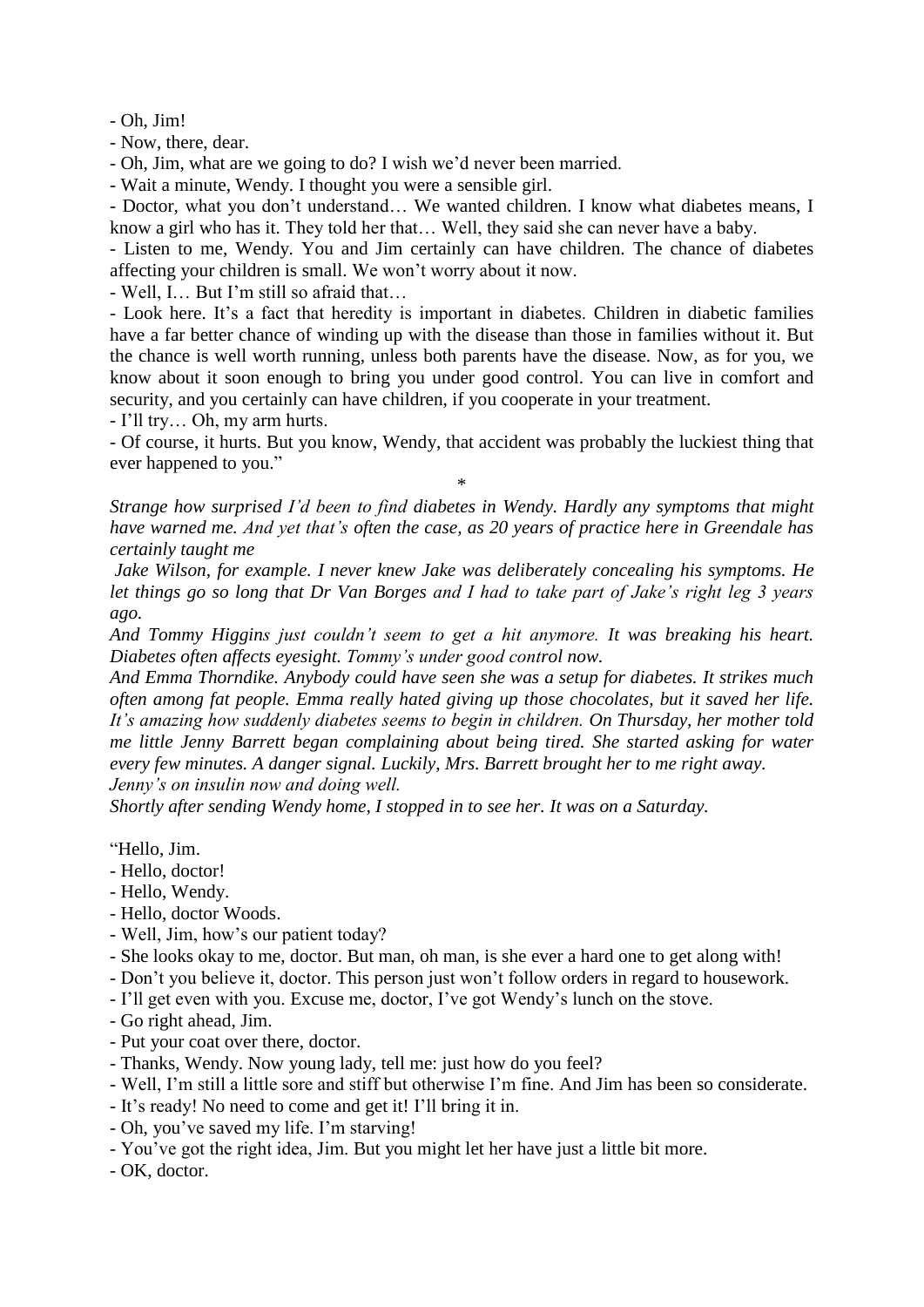- Well, I should say so. I guess I just love eating. What's wrong with that anyhow? It wasn't making me fat.

- No, but it was making your diabetes worse. You see, a normal person has plenty of insulin to handle a lot of sugars and starches. But your trouble is that you don't have enough insulin.

- So it stands to reason you have to go light on the starchy stuff.

- That's right, Jim. Insulin is necessary for the proper use of starches and sugars. Now with diabetic people, careful diet and other precautions are a great help. But when they're not enough, we can, thank goodness, call on outside help. And here it is in this little bottle. Insulin. One of the greatest discoveries in medical history. We're starting you off on insulin, Wendy. I don't know whether you'll stay on it or not. Most people do. Your life and happiness are secured as long as we have insulin to give you. You look pretty good. Well, you'd better be getting to your lunch. And I'd better be getting to my other patients."

*Wendy was getting along even better than I had expected. She'd gone back to work just a week ago.*

"Thank you. Say, you weren't here the last time I came in.

- No, I was home for a few days.
- That's right. My wife was telling me… You had diabetes, wasn't it?
- Well, I… still have it, I guess.
- Well, I'm glad I came in. You didn't know my younger sister Kelly, did you?
- No, I don't believe I did.

- Well, a couple of years ago, they told her she had diabetes. But she didn't pay any attention to what those doctors told her.

- She didn't?

- No, and she got it alright. She just took Witherspoon's Golden Remedy every morning and night right up to the day she died."

*Wendy seemed to be getting a lot of free advice. At first, it didn't bother her.*

"Why, Wendy!

- Why, Mrs. Barton, how are you? You never did come to see our little place.

- Yes, I know. But I heard about your trouble, my dear, and I didn't want to be getting in the way at a time like this. Diabetes is such a terrible thing.

- Oh, I'm getting along just fine, Mrs. Barton.

- Yes, I know but… You never can tell. Now Mrs. Cameron, she just kept right on going downhill. I don't know how many people I've known that just…

- Dr. Woods says there's nothing to worry about.

- Well, I hope he's right but… Well, goodbye, my dear.

- Goodbye."

*Poor Wendy was becoming the target for too much uninformed talk, especially her grandaunt Henrietta's. That old lady was inspecting Wendy's new home for the first time.*

"You're going to have a baby.

- Well, I hope so.
- Sit down, my dear. I wanna talk to you. You can't have a baby with diabetes.
- $-$  Oh, but I...
- Don't you know you can't have a baby?"